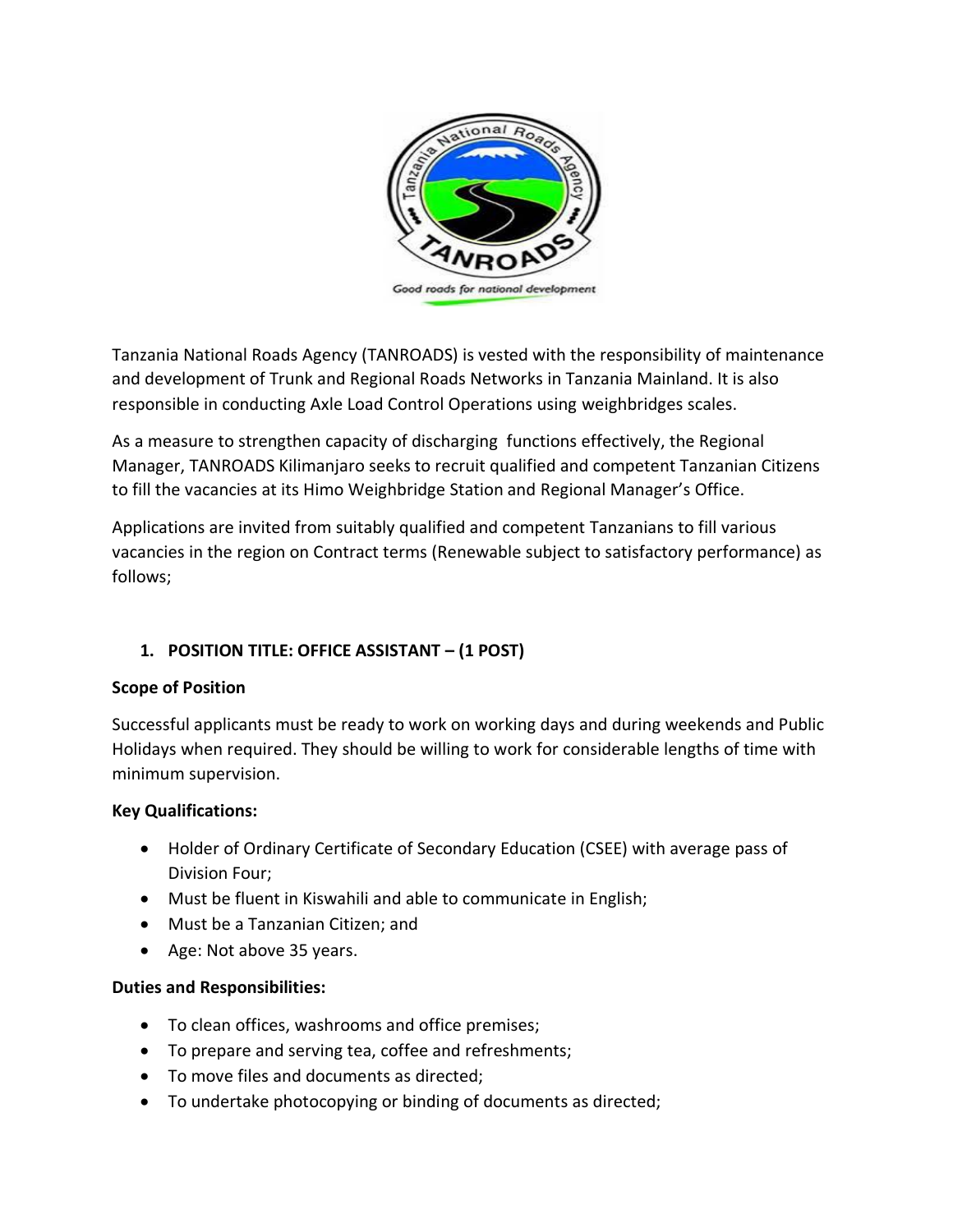- To dispatch letter or parcels;
- To observe good customer care, dignity and integrity;
- To report all matters to the shift in-charge; and
- To perform such other related duties as may be assigned by the Supervisor.

## **2. POSITION TITLE: ENGINEER – (CIVIL) – (1 POST)**

#### **Scope of Position:**

Successful applicants must be ready to work on working days and during weekends and Public Holidays when required. They should be willing to work for considerable lengths of time when required under minimum supervision.

#### **Summary of the Position:**

To supervise road and bridge maintenance activities.

#### **Key Qualifications**:

- Must have a Bachelor Degree in Civil Engineering/Highway Engineering/Transportation Engineering or Equivalent from any recognized Higher Learning Institution;
- Must be computer literate at least computer applications;
- Must be fluent in English and Kiswahili Languages;
- Age not above 35 years.

#### **Duties and Responsibilities:**

- To undertake road inventory, condition and traffic count surveys;
- To investigate sources and quality of construction materials along the roads;
- To identify sources of road accidents
- To attend regular site meetings and prepare minutes;
- To supervise contractor at site and force account operations; and
- To perform such other related duties as may be assigned by Supervisor.

## **3. POSITION TITLE: RECORDS MANAGEMENT ASSISTANT – (1 POST)**

#### **Scope of Position**

Successful applicants must be ready to work on working days

and during weekends and Public Holidays when required. They should be willing to work for considerable lengths of time with minimum supervision.

#### **Key Qualifications:**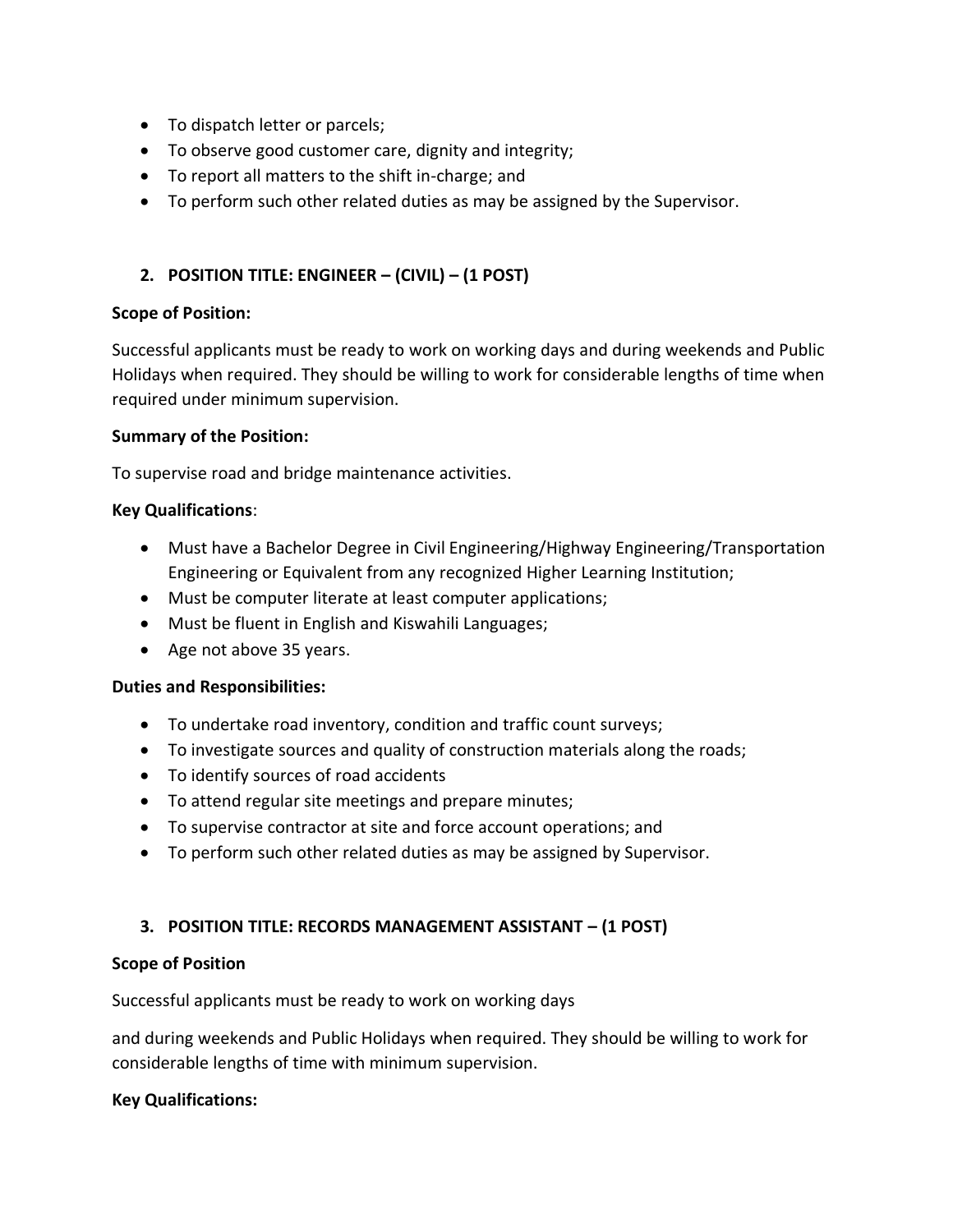- Holders of Ordinary Diploma in Records Management from a recognized learning Institution.
- Age: Not abbe 35 years
- Must be computer literate
- Must be fluent in English and Kiswahili languages.
- Must be a Tanzanian citizen.

#### **Duties and Responsibilities:**

- To record outgoing and incoming mail;
- To record and dispatch outgoing mail;
- To collect mail from the Post Office;
- To receive mail and dispatches through courier services;
- To conduct daily marking;
- To check unattended folios and minutes for sending them to respective scheduled officers;
- To mark and indicate cross references;
- To keep clean record facilities;
- To buy and account for postage stamps; and
- To perform such other related duties as may be assigned by the Supervisor.

## **4. POSITION TITLE: ENGINEER – (WEIGHBRIDGE) – (1 POST)**

#### **Scope of Position:**

Successful applicants must be ready to work on Weekends and Public Holidays. They should be willing to work for considerable lengths of time away from their permanent stations with minimum supervision.

## **Summary of the Position:**

To Supervise Weighbridge Operations

#### **Key Qualifications:**

- Must have a Bachelor Degree in Mechanical, Electrical or Automobile Engineering or Equivalent from any recognized Higher Learning Institution;
- Must be a Registered Engineer from a respective professional Board;
- Must be computer literate at least computer applications;
- Must be fluent in English and Kiswahili Languages;
- Must be a Tanzanian Citizen; and

#### **Duties and Responsibilities:**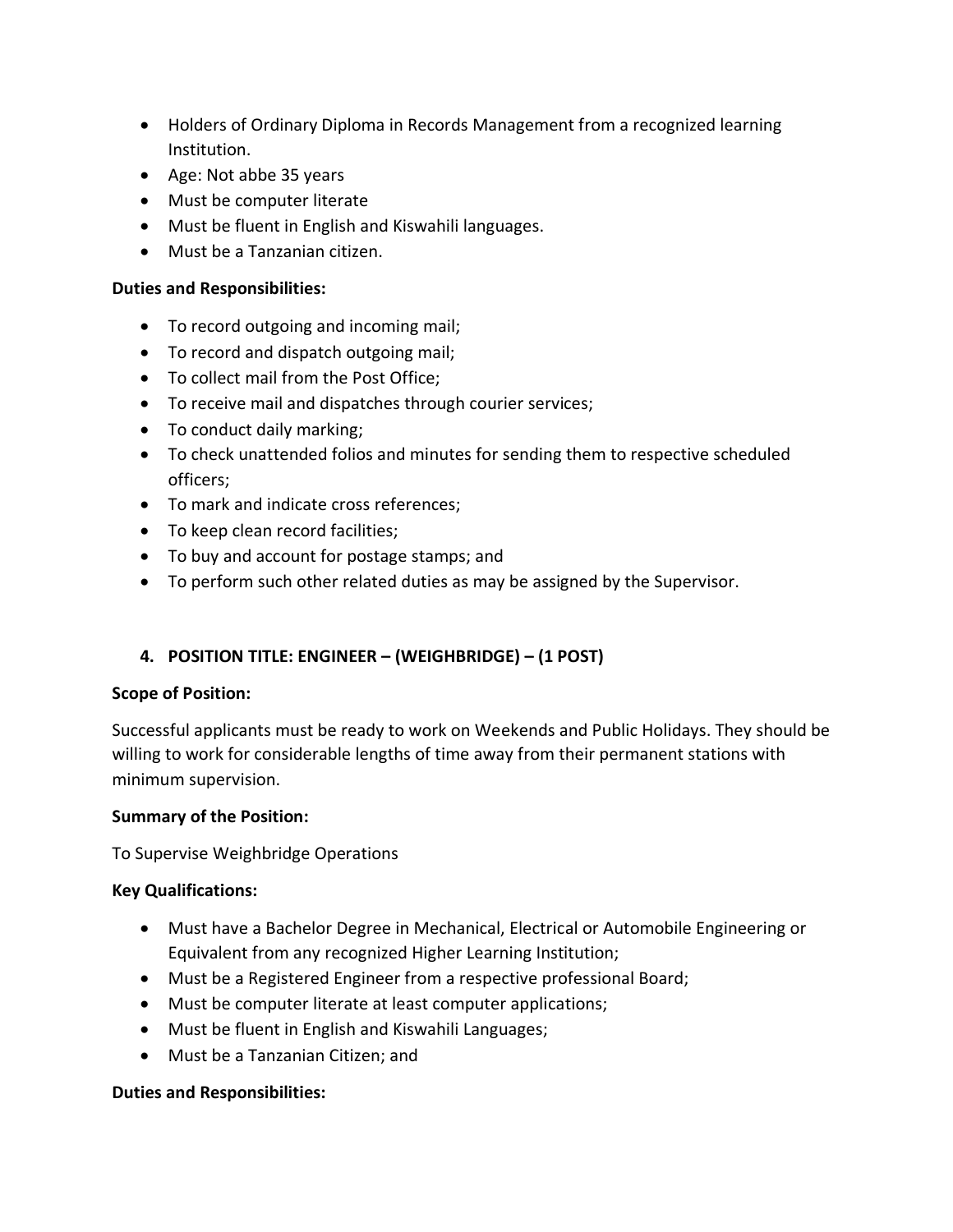- To supervise Weighbridge Operations
- To prepare weighing data report
- To conduct open performance appraisal (OPRAS)
- To perform such other related duties as may be assigned by the Supervisor.

## **5. POSITION TITLE: Weighbridge OPERATOR – (1 POST)**

#### **Scope of Position**

Successful applicants must be ready to work on shift including Weekends and Public Holiday. They should be willing to work for considerable lengths of time with minimum supervision.

#### **Summary of the Position:**

Enforcement of Road Traffic Axle Load Control by the use of Weighbridge Scale devices.

## **Key Qualifications:**

- Holder of Ordinary Diploma or Full Technician Certificate (FTC) in Civil, Mechanical, Electrical or Automobile Engineering from a recognized Higher Learning Institution/ Colleges
- Age: Not above 35 years
- Must be computer literate.
- Must be fluent in English and Kiswahili languages.

## **Duties and Responsibilities:**

- Carrying out activities as described in the East African Community Vehicle Load Control Act, 2016 and its Regulations, 2017. The activities include the following:
- To weigh Motor Vehicles of Gross vehicle weight (GVW) > 3,500Kg on our Public Roads,
- To impose road damage fee on the spot if the Vehicle is found overloaded,
- To measure physical dimension of motor vehicles or any load being carried on the motor vehicles,
- To record all necessary particulars regarding the motor vehicle being weighed
- To ascertain compliance to the abnormal permit. Any discrepancy should be reported to the Weighbridge In- Charge for appropriate action
- Record all necessary particulars regarding the motor vehicle being weighed.
- To perform such other related duties as may be assigned by the Supervisor.

## **6. POSITION TITLE: SHIFT IN CHARGE – (1 POST)**

#### **Scope of Position:**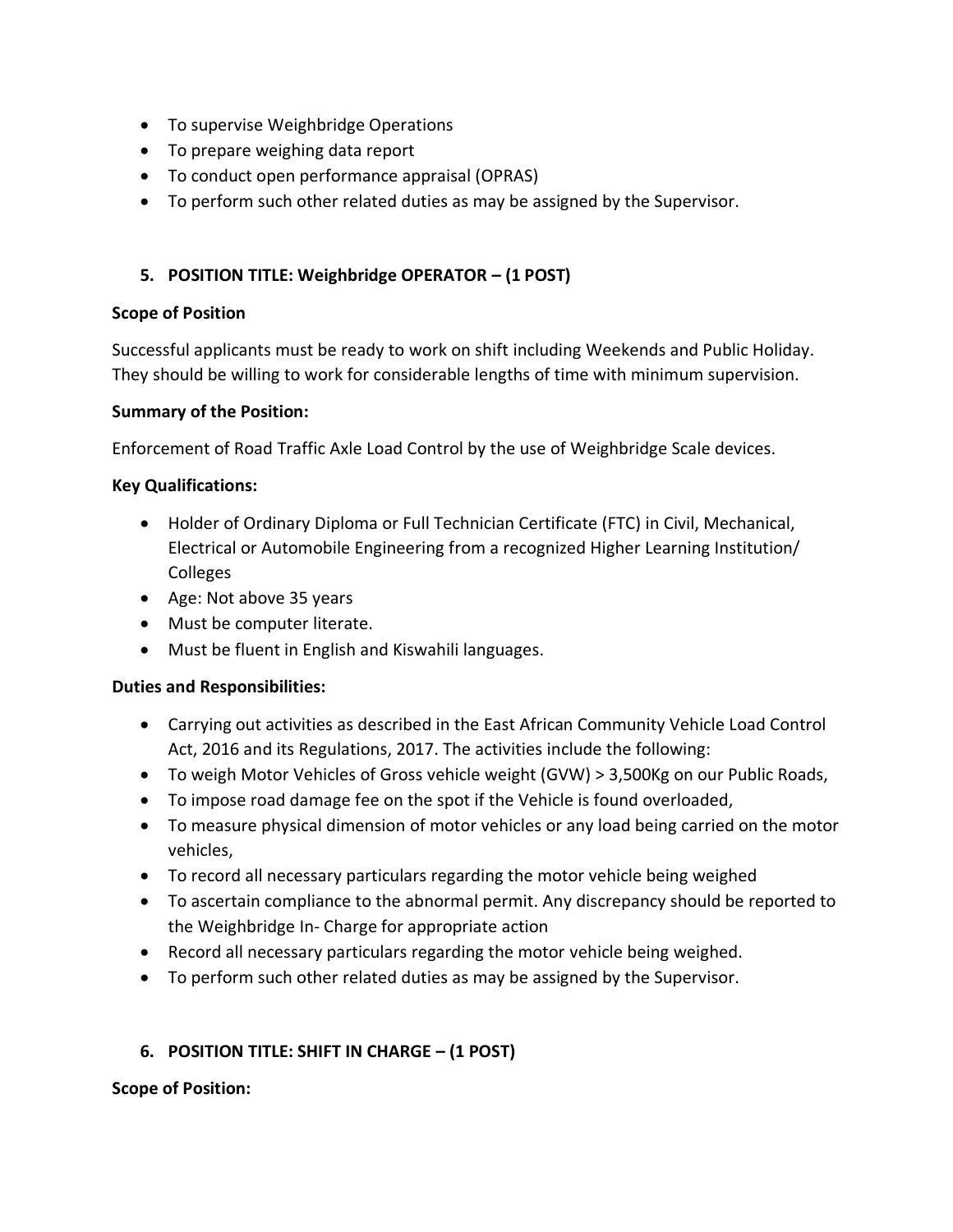Successful applicants must be ready to work on shift including Weekends and Public Holidays. They should be willing to work for considerable lengths of time with minimum supervision.

## **Summary of the Position:**

Overall Supervision of Shift activities at Weighbridge Station

## **Key Qualifications:**

- Holder of Bachelor Degree in any profession from a recognized Higher Learning Institution/Colleges
- Age: must be between 35 40 years
- Must be Computer literate.
- Must be fluent in English and Kiswahili languages.

## **Duties and Responsibilities:**

- Carrying out activities as described in the East African Community Vehicle Load Control Act, 2016 and its Regulations, 2017. The activities include the following:
- To Weigh Motor Vehicles of Gross Vehicle Weight (GVW) > 3,500Kg on our Public Roads
- To impose road damage fee on the spot when the vehicle is found overloaded
- To Measure physical dimension of motor vehicles or any load being carried on the motor vehicle and in case of non- compliance with vehicle dimension limits, the transporters should be caused to seek for a special permit
- To ascertain compliance to the abnormal permit. Any discrepancy should be reported to the Weighbridge In- Charge for appropriate action
- To perform such other related duties as may be assigned by the Supervisor.

## **General Conditions:**

- Any Tanzanian citizens who meet the conditions and requirements of this advertisement are invited to apply.
- Any person with unresolved criminal offences is not eligible and therefore should not apply.
- All applicants should enclose updated CV with three names of referees and their day time telephone contacts.
- Testimonials, Partial Transcripts and Result Slips shall not be accepted.
- Presentation of forged Academic Certificates and other information in the Curriculum Vitae (CV) shall necessitate to legal actions.
- Certificates from foreign examination bodies should be authenticated by the NECTA, NACTE or TCU.
- Only shortlisted candidates will be called for interview.